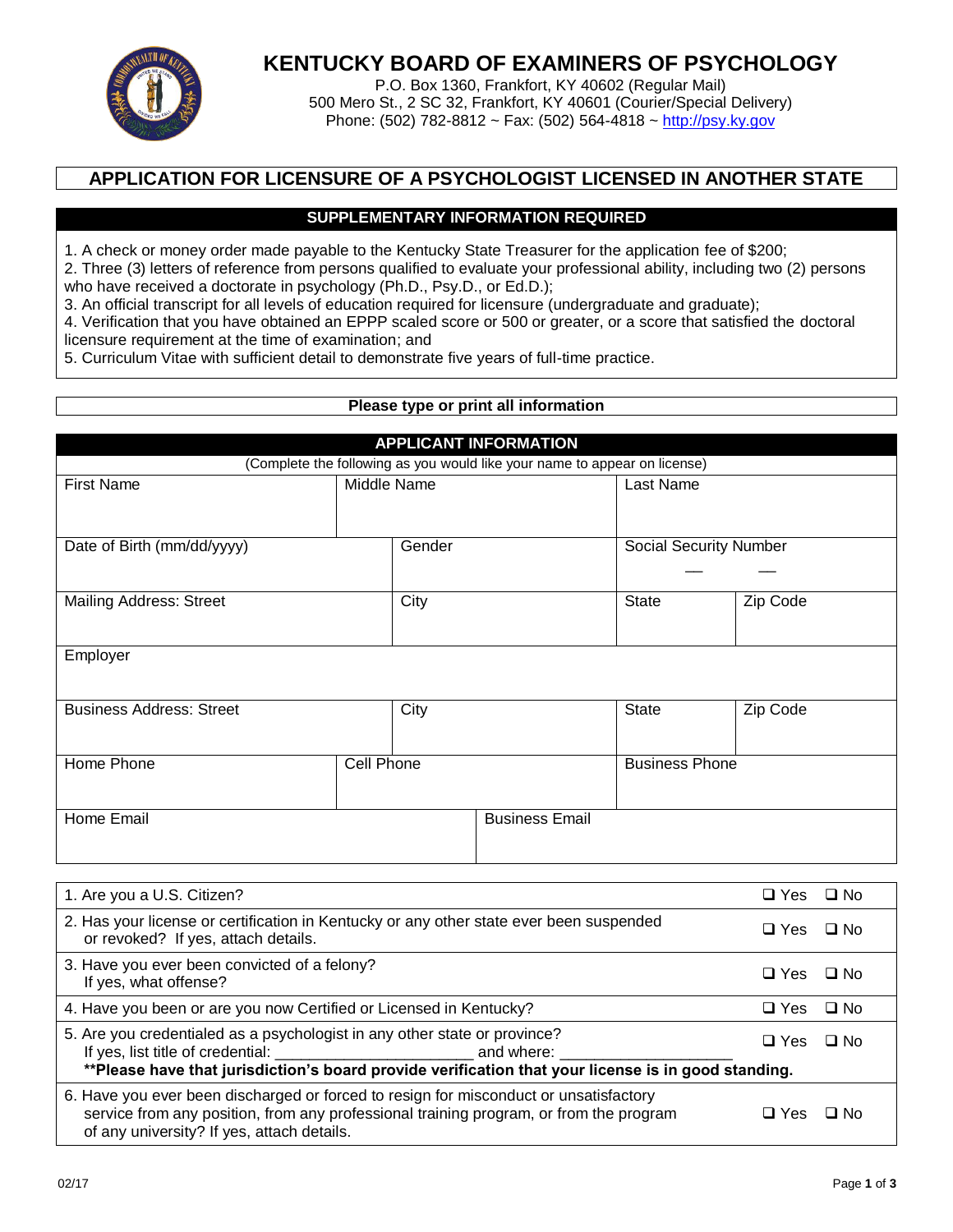| <b>EDUCATION</b> |                 |                             |                                      |                    |                    |  |  |  |
|------------------|-----------------|-----------------------------|--------------------------------------|--------------------|--------------------|--|--|--|
| School Name      | School Location | Dates Attended<br>From - To | <b>Graduation Date</b><br>Month/Year | Number of<br>Hours | Degree<br>Obtained |  |  |  |
|                  |                 | <b>UNDERGRADUATE</b>        |                                      |                    |                    |  |  |  |
|                  |                 |                             |                                      |                    |                    |  |  |  |
|                  |                 |                             |                                      |                    |                    |  |  |  |
|                  |                 |                             |                                      |                    |                    |  |  |  |
|                  |                 |                             |                                      |                    |                    |  |  |  |
| <b>GRADUATE</b>  |                 |                             |                                      |                    |                    |  |  |  |
|                  |                 |                             |                                      |                    |                    |  |  |  |
|                  |                 |                             |                                      |                    |                    |  |  |  |
|                  |                 |                             |                                      |                    |                    |  |  |  |
|                  |                 |                             |                                      |                    |                    |  |  |  |

#### **EMPLOYMENT HISTORY**

Begin with your present or most recent job and list fully and accurately the details of each job you have held relating to your professional experience.

| Name of Employer             |                 | <b>Title or Position</b> |                |
|------------------------------|-----------------|--------------------------|----------------|
|                              |                 |                          |                |
| <b>Start Date</b>            | <b>End Date</b> |                          | Hours Per Week |
|                              |                 |                          |                |
| Address of Employer          |                 |                          |                |
|                              |                 |                          |                |
| Name and Title of Supervisor |                 |                          |                |
|                              |                 |                          |                |
| <b>Describe Your Duties:</b> |                 |                          |                |
|                              |                 |                          |                |
|                              |                 |                          |                |
|                              |                 |                          |                |
|                              |                 |                          |                |

| <b>Title or Position</b> |                |
|--------------------------|----------------|
|                          |                |
|                          | Hours Per Week |
|                          |                |
|                          |                |
|                          |                |
|                          |                |
|                          |                |
|                          |                |
|                          |                |
|                          |                |
|                          |                |
|                          |                |
| <b>End Date</b>          |                |